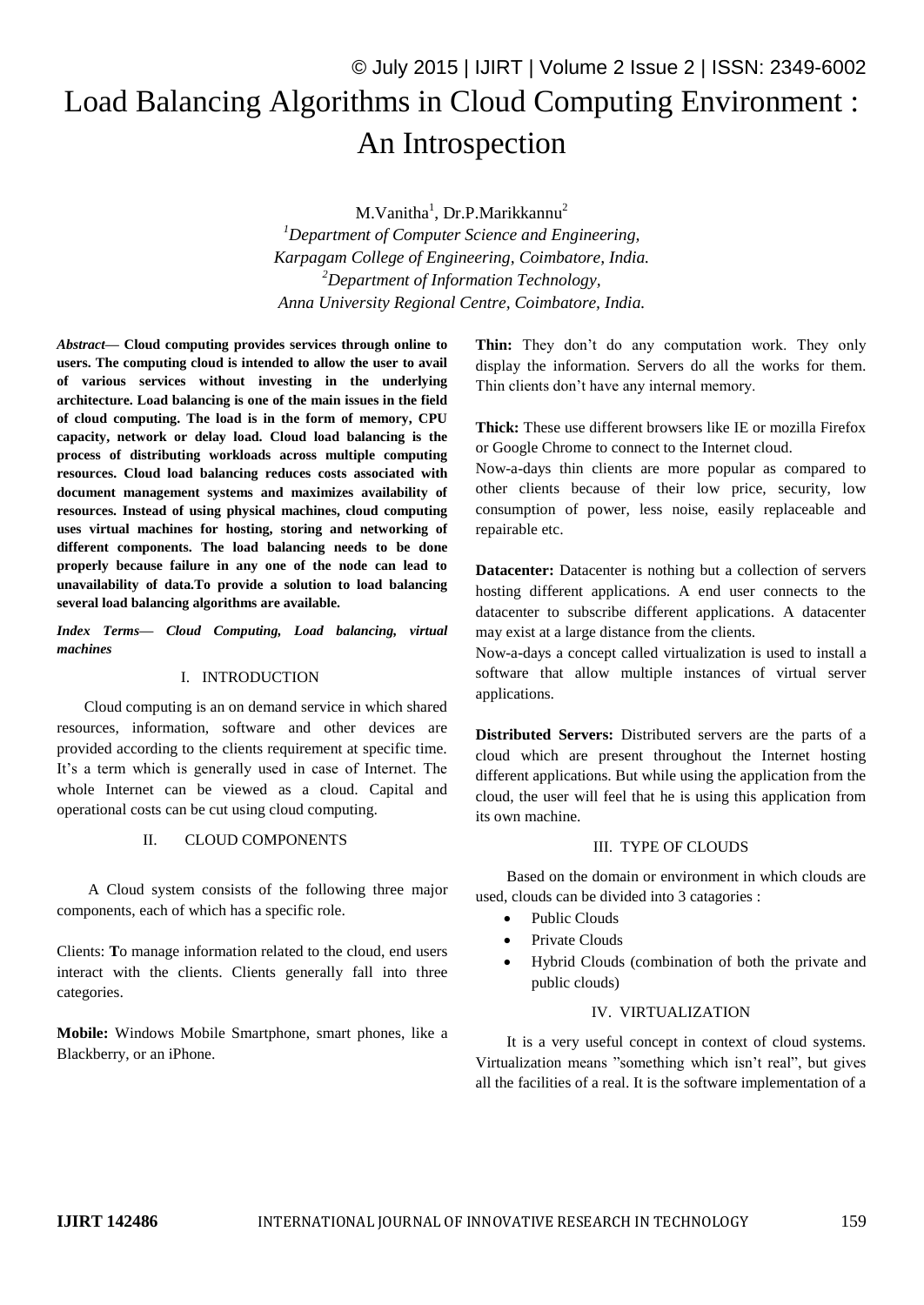computer which will execute different programs like a real machine.

 Virtualization is related to cloud, because using virtualization an end user can use different services of a cloud. The remote datacenter will provide different services in a fully or partial virtualized manner.

Types of virtualization are:

- Full virtualization
- Paravirtualization

## **Full Virtualization**

In case of full virtualization a complete installation of one machine is done on the another machine. It will result in a virtual machine which will have all the softwares that are present in the actual server.

Here the remote datacenter delivers the services in a fully virtualized manner. Full virtualization has been successful for several purposes, they are:

- Sharing a computer system among multiple users
- Isolating users from each other and from the control program
- Emulating hardware on another machine

## **Paravirtualization**

In paravitualisation, the hardware allows multiple operating systems to run on single machine by efficient use of system resources such as memory and processor. e.g. VMware software. Here all the services are not fully available, rather the services are provided partially.

Paravirtualization has the following advantages:

**Disaster recovery:** In the event of a system failure, guest instances are moved to another hardware until the machine is repaired or replaced.

**Migration:** As the hardware can be replaced easily, hence migrating or moving the different parts of a new machine is faster and easier.

**Capacity management:** In a virtualized environment, it is easier and faster to add more hard drive capacity and processing power. As the system parts or hardwares can be moved or replaced or repaired easily, capacity management is simple and easier.

## V. SERVICES PROVIDED BY CLOUD COMPUTING

Service means different types of applications provided by different servers across the cloud. It is generally given as "as a service". Services in a cloud are of 3 types, they are:

- Software as a Service (SaaS)
- Platform as a Service (PaaS)

 Hardware as a Service (HaaS) or Infrastructure as a Service (IaaS)

## **Software as a Service (SaaS)**

In SaaS, the user uses different software applications from different servers through the Internet. The user uses the software as it is without any change and does not need to make lots of changes or doesn't require integration to other systems. The provider does all the upgrades and patching while keeping the infrastructure running.

The client will have to pay for the time he uses the software. The software that does a simple task without any need to interact with other systems makes it an ideal candidate for Software as a Service. Customer who isn't inclined to perform software development but needs high-powered applications can also be benefitted from SaaS. Some of these applications include,

- Customer resource management (CRM)
- Video conferencing
- IT service management
- Accounting
- Web analytics
- Web content management

**Benefits:** The biggest benefit of SaaS is costing less money than buying the whole application. The service provider generally offers cheaper and more reliable applications as compared to the organisation. Some other benefits include,

- Familiarity with the Internet
- Better marketing,
- Smaller staff,
- reliability of the Internet,
- data Security,
- More bandwidth etc.

**Obstacles:** SaaS isn't of any help when the organization has a very specific computational need that doesn't match to the SaaS services while making the contract with a new vendor, there may be a problem. Because the old vendor may charge the moving fee. Thus it will increase the unnecessary costs. SaaS faces challenges from the availability of cheaper hardwares and open source applications.

## **Platform as a Service (PaaS)**

 PaaS provides all the resources that are required for building applications and services completely from the Internet, without downloading or installing a software.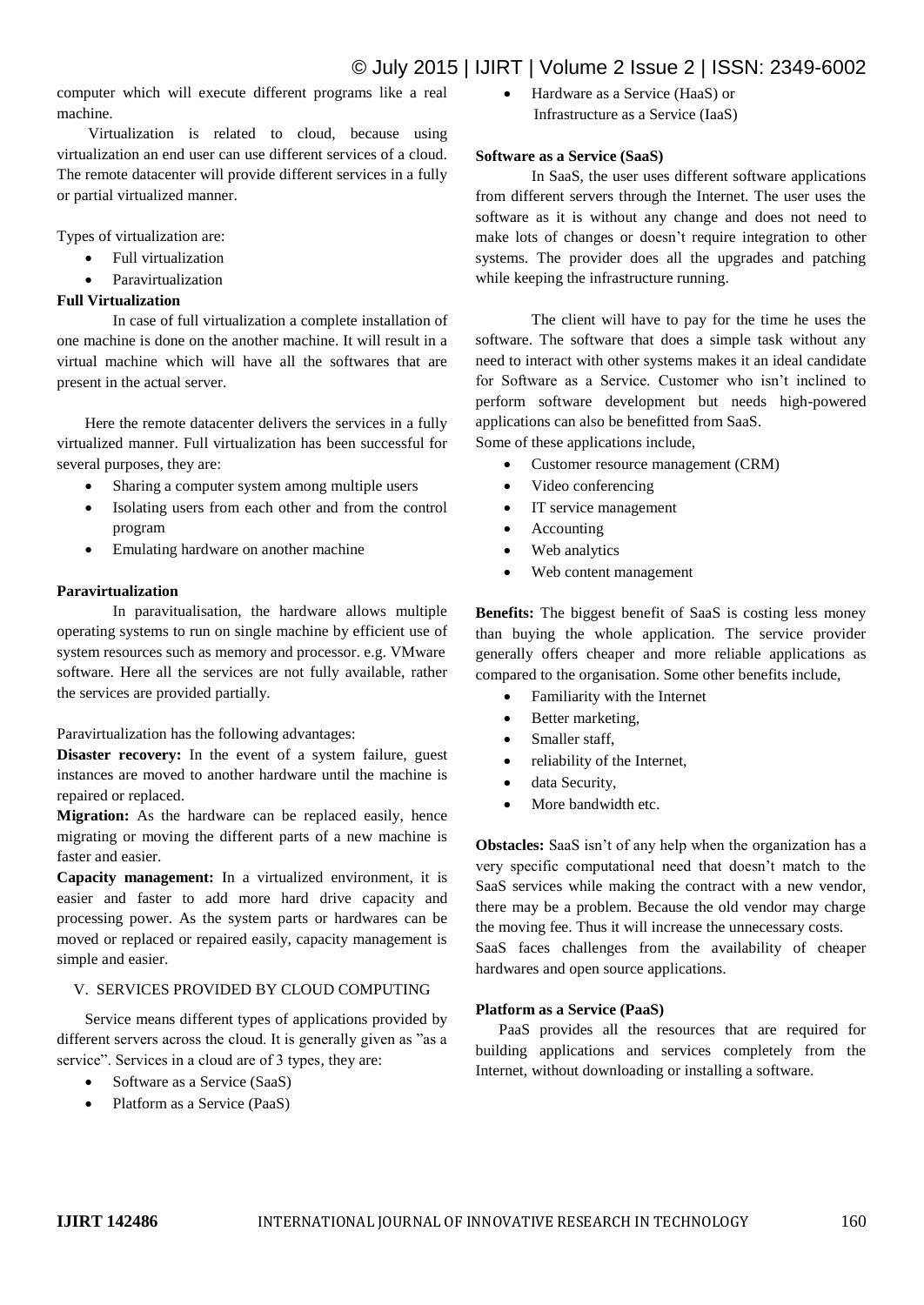PaaS services are software design, development, testing, deployment, and hosting. Other services can be team collaboration, database integration, web service integration, data security, storage and versioning etc.

#### **Hardware as a Service (HaaS)**

 It is also known as Infrastructure as a Service (IaaS). It offers the hardware as a service to a organization so that it can put anything into the hardware according to its will. HaaS allows the user to "rent" resources as,

- Server space
- Network equipment
- Memory
- CPU cycles
- Storage space

## VI. LOAD BALANCING

One of the important features of cloud computing is scalability. Cloud computing resources can be scaled up on demand to meet the performance requirements of applications. Load balancing distributes workloads across multiple servers to meet the application workloads. The goals of load balancing techniques are to achieve maximum utilization of resources, minimizing the response times, maximizing throughput. Load balancing distributes the incoming user requests across multiple resources. With load balancing, cloud based applications can achieve high availability and reliability. Since multiple resources under load balancer are used to serve the user requests, in the event of failure of one or more of the resources, the load balancer can automatically reroute the user traffic to the healthy resources. To the end user accessing a cloud-based application, a load balancer makes the pool of servers under the load balancer appear as a single server with high computing capacity. The routing of user requests is determined based on a load balancing algorithm.

## VII. EXISTING LOAD BALANCING ALGORITHMS

## TASK SCHEDULING BASED ON LOAD BALANCING

To meet the dynamic requirements of users, this algorithm performs two levels of task scheduling mechanism which are based on load balancing. It achieves high resource utilization. This algorithm performs load balancing by

i) Mapping tasks to virtual machines.

ii) Mapping all virtual machines to host resources. The advantages are:

- Improved task response time.
- Better resource utilization.

## 1.6.1 MIN-MIN ALGORITHM

Load balance Min-Min (LBMM) assigns sub-tasks to the node which requires minimum execution time. The pseudo-code is following:

#### Minmin() {

generate a completionTime matrix for each task in taskList

> find minimum completionTime from matrix; assign task to respective vm; update the completionTime;

}

{

}

## 1.6.2 HONEYHIVE ALGORITHM

The Honeyhive algorithm is inspired by the "behavior of a colony of honeybees foraging and harvesting food."[7] Forager bees search for food, return to the hive and describe the food they found through a "waggle dance." The "waggle dance" can show the quantity, quality and distance of the food. For the Honeyhive algorithm, every server first plays a forger bee role and satisfies requests from virtual servers. With the service done, each server evaluates the profitability of its just-serviced virtual server. Then a server will adjust the advert board, which serves as a "waggle dance", and record the profitability of virtual servers. If the calculated profitability is high, a server will continue to serve the current virtual server. Otherwise, it will keep waiting.

#### 1.6.3 ROUND ROBIN ALGORITHM

The round robin algorithm works in a round robin fashion. When the client provide a request, then the datacenter accept the request and it notifies the round robin load balancer to allocate a new virtual machine id to data center controller for processing. In this way the subsequent requests are processed in a circular order.

Weighted round robin assigns weight to each virtual machine . so that if one virtual machine capable of handling twice as much load as the other, then former gets the weight of 2 where as the later gets the weight of 1.

The major issue in this allocation is that it does not consider the advanced load balancing requirements such as processing times for each individual result.

#### 1.6.4 ANT COLONY OPTIMIZATION

At first, the ants wander randomly. When an ant finds a source of food, it walks back to the colony leaving "markers" (pheromones) that show the path has food. When other ants come across the markers, they are likely to follow the path with a certain probability. If they do, they then populate the path with their own markers as they bring the ant colony algorithm is an algorithm for finding optimal paths that is based on the behaviour of ants searching for food. As more ants find the path, it gets stronger until there are a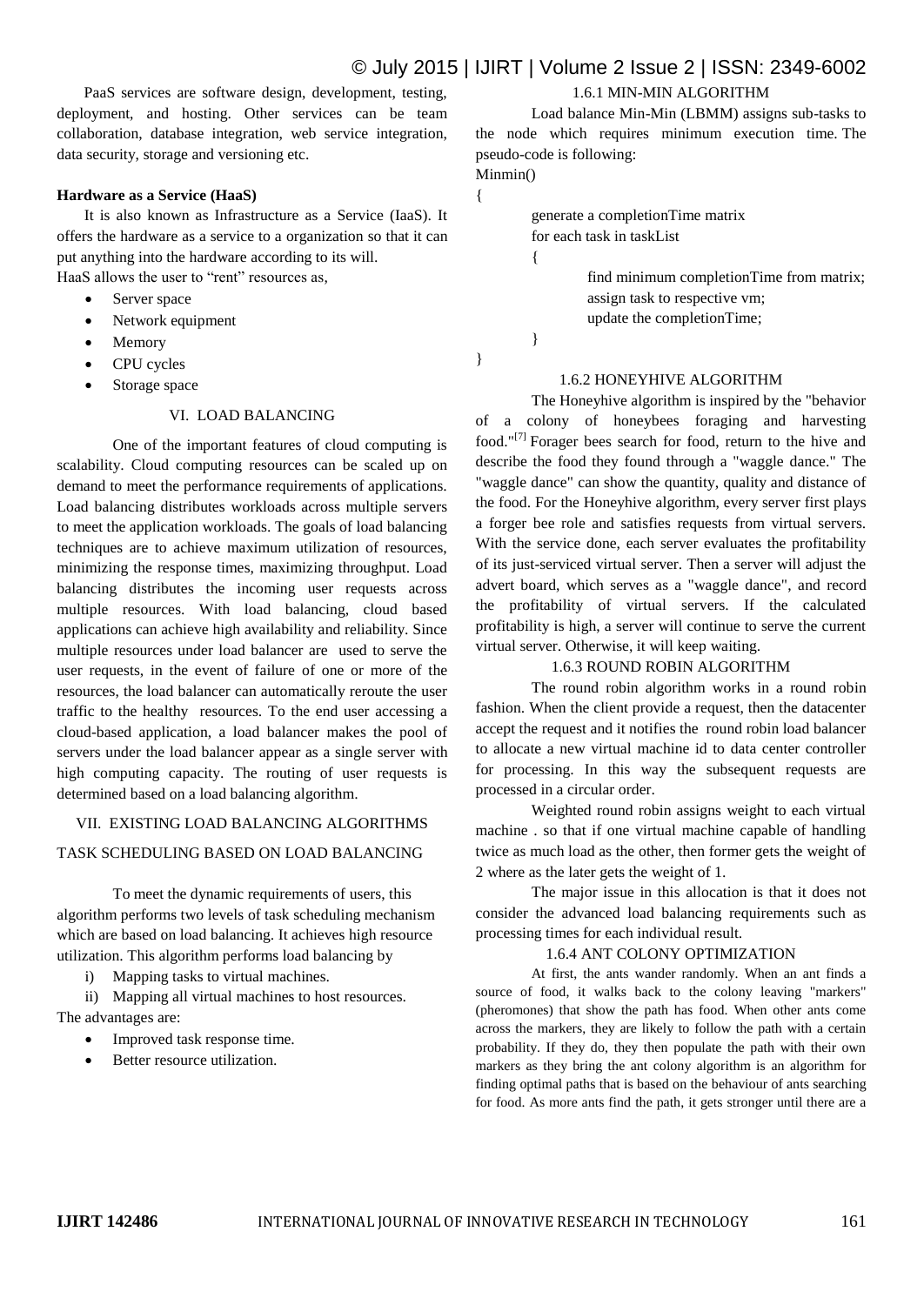}

couple streams of ants travelling to various food sources near the colony.

Because the ants drop pheromones every time they bring food, shorter paths are more likely to be stronger, hence optimizing the "solution." In the meantime, some ants are still randomly scouting for closer food sources. A similar approach can be used find nearoptimal solution to the travelling salesman problem.

Once the food source is depleted, the route is no longer populated with pheromones and slowly decays.

Ant algorithms is a multiagent approach to difficult combinatorial optimization problems. Example include, Travelling salesman Problem and the quadratic assignment problem . Behavior of ant is directed more to the survival of the colonies, but not for individual.

#### 1.6.5 RANDOMIZED ALGORITHM

This algorithm is static in nature. Here a process can be handled by a particular node n with probability p. This algorithm works well when all the processes are of equal loaded. It is not suitable when the loads are of different computational complexities. This algorithm is not maintaining a deterministic approach.

## 1.6.6 OPTIMISTIC LOAD BALANCING ALGORITHM  $($ OLB $)$

This algorithm is to attempt each node keep busy. So, it doesn't consider the current workload of each computer. OLB assigns each task in free order to present node of useful. The advantage is that it is simple. The disadvantage is that it doesn't consider each expectation execution time of task. It leads to the whole completion time is very poor.

### 1.6.7 BIASED RANDOM SAMPLING

Biased Random Sampling bases its job allocation on the network represented by a directed graph. For each execution node in this graph, in-degree means available resources and out-degree means allocated jobs. In-degree will decrease during job execution while out-degree will increase after job allocation.The pseudo-code is following: BiasedRandomSampling()

{

for each task in task queue

init walklength=0; while (task is assigned to a vm) or

(walklength > threshold)

#### $\{$

Increment walklength assign task to vm if indegree  $> 0$ ; decrement indegree }

Remove task from task queue

```
}
```
Process completed tasks()

```
{
```
Increment degree of vm assigned to the task

#### 1.6.8 ACTIVE CLUSTERING

Active Clustering is a self-aggregation algorithm to rewire the network.Active Clustering works on the principle of grouping similar nodes together and working on these groups. The process involved is:

 A node initiates the process and selects another node called the matchmaker node from its neighbors satisfying the criteria that it should be of a different type than the former one.

 The so called matchmaker node then forms a connection between a neighbor of it which is of the same type as the initial node.

 The matchmaker node then detaches the connection between itself and the initial node.

The above set of processes is followed iteratively.

## 1.6.9 A LOCK-FREE SOLUTION FOR LOAD BALANCING

Liu et al. proposed a lock-free multiprocessing load balancing solution that avoids the use of shared memory in contrast to other multiprocessing load balancing solutions which use shared memory and lock to maintain a user session. It is achieved by modifying Linux kernel. This solution helps in improving the overall performance of load balancer in a multicore environment by running multiple load-balancing processes in one load balancer. By modifying Linux kernel

#### 1.6.10 SHORTEST RESPONSE TIME FIRST

Shortest Response Time First (SJF) algorithm associates with each process the length of the process's next CPU burst. When the CPU is available, it is assigned to the process that has the smallest next CPU burst. If the next CPU bursts of two processes are the same, FCFS scheduling is used. The SJF policy selects the job with the shortest processing time first.

In SJF, it is very important to know or estimate the processing time of each job which is major problem a

#### VIII. CONCLUSION

Computation in cloud is done with the aim to achieve maximum resource utilization with higher availability at minimized cost. Load balancing is the main task to achieve maximum utilization of resources. In this paper we addressed various load balancing techniques and their applicability in cloud computing environment. Here we categorized the